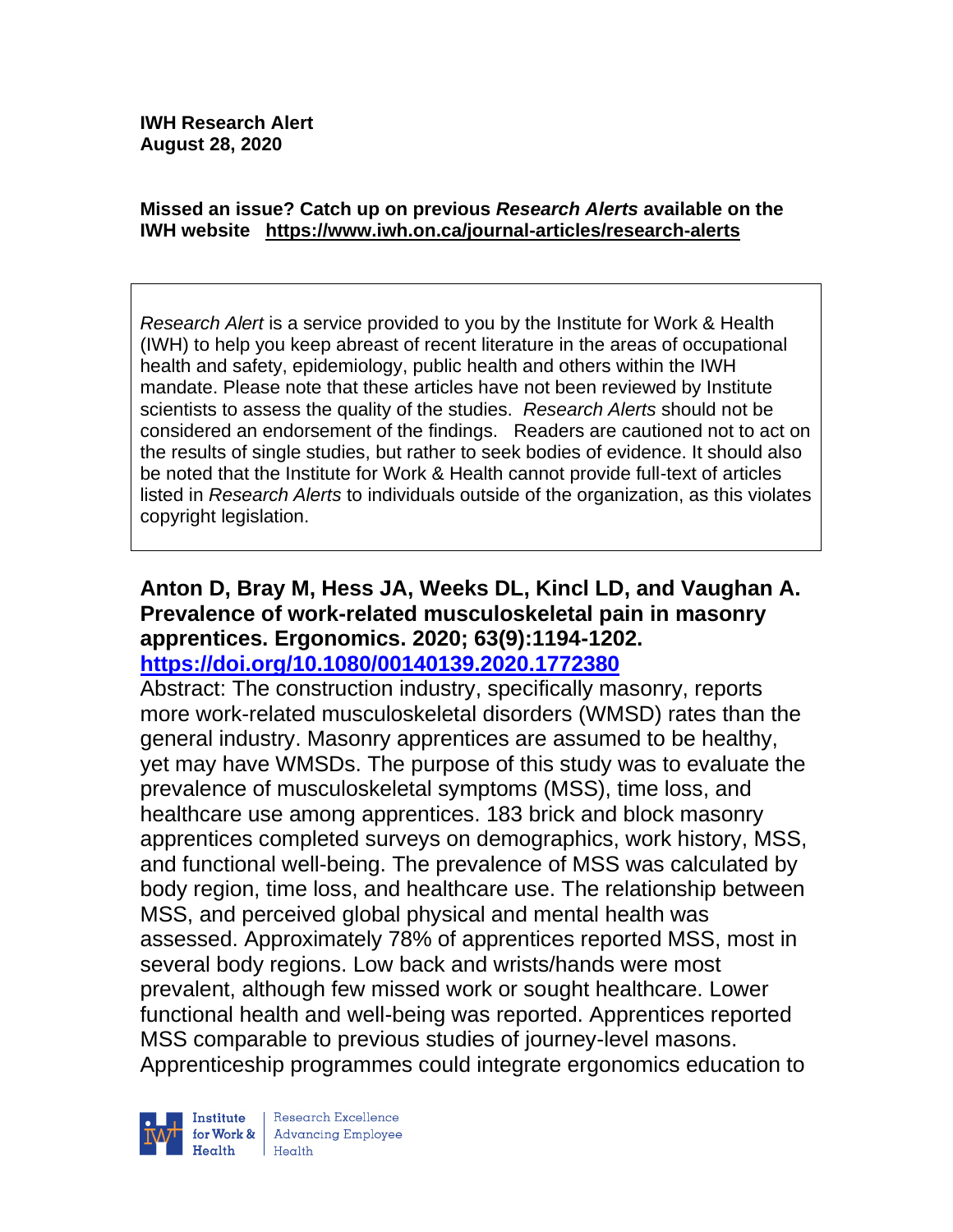help apprentices develop safety culture early in their careers. Practitioner Summary: New masonry workers (apprentices) are assumed to be healthy yet work-related musculoskeletal symptoms (MSS) may be common early in their career. The prevalence of MSS was assessed among apprentices. Approximately 78% of apprentices reported MSS, most in several body regions, comparable to journeylevel masons. Abbreviations: WMSD: work-related musculoskeletal disorders; MSS: musculoskeletal symptoms; SAVE: SAfety voice for ergonomics; MNQ: modified nordic questionnaire; FTE: full-time equivalent; SF-12: short from-12v2

#### **Blanc F and Pereira MME. Risks, circumstances and regulation: historical development, diversity of structures and practices in occupational safety and health inspections. Safety Science. 2020; 130:104850.**

**<https://doi.org/10.1016/j.ssci.2020.104850>** 

## **Byon HD, Liu X, Crandall M, and Lipscomb J. Understanding reporting of type II workplace violence among home health care nurses. Workplace Health & Safety. 2020; 68(9):415-421. <https://doi.org/10.1177/2165079920910758>**

Abstract: Background: Home health care nurses (HHNs) work alone in patients' homes. They experience high rates of Type II (client/patient-on-worker) workplace violence (WPV); however, little is known about the extent and factors of their reporting. Methods: A convenience sample of employees aged 18 years and older and working as an HHN or management staff were recruited from a U.S. nonprofit home health care agency. To describe the extent of reporting of WPV events, an HHN survey was conducted. To identify the barriers and facilitators to reporting, two HHN focus groups were conducted, and management key informant interviews were employed. Findings: We recruited 18 HHNs and five management staff into the study. Almost all HHNs reported to management the most serious forms of violence they experienced, and that HHNs reported WPV when they perceived that reporting was beneficial (alerting other nurses and management) and supported by management staff. However, they were unwilling to report when it was perceived as disadvantageous (reliving the trauma), discouraged (by a norm that experiencing violence is a part of the job),

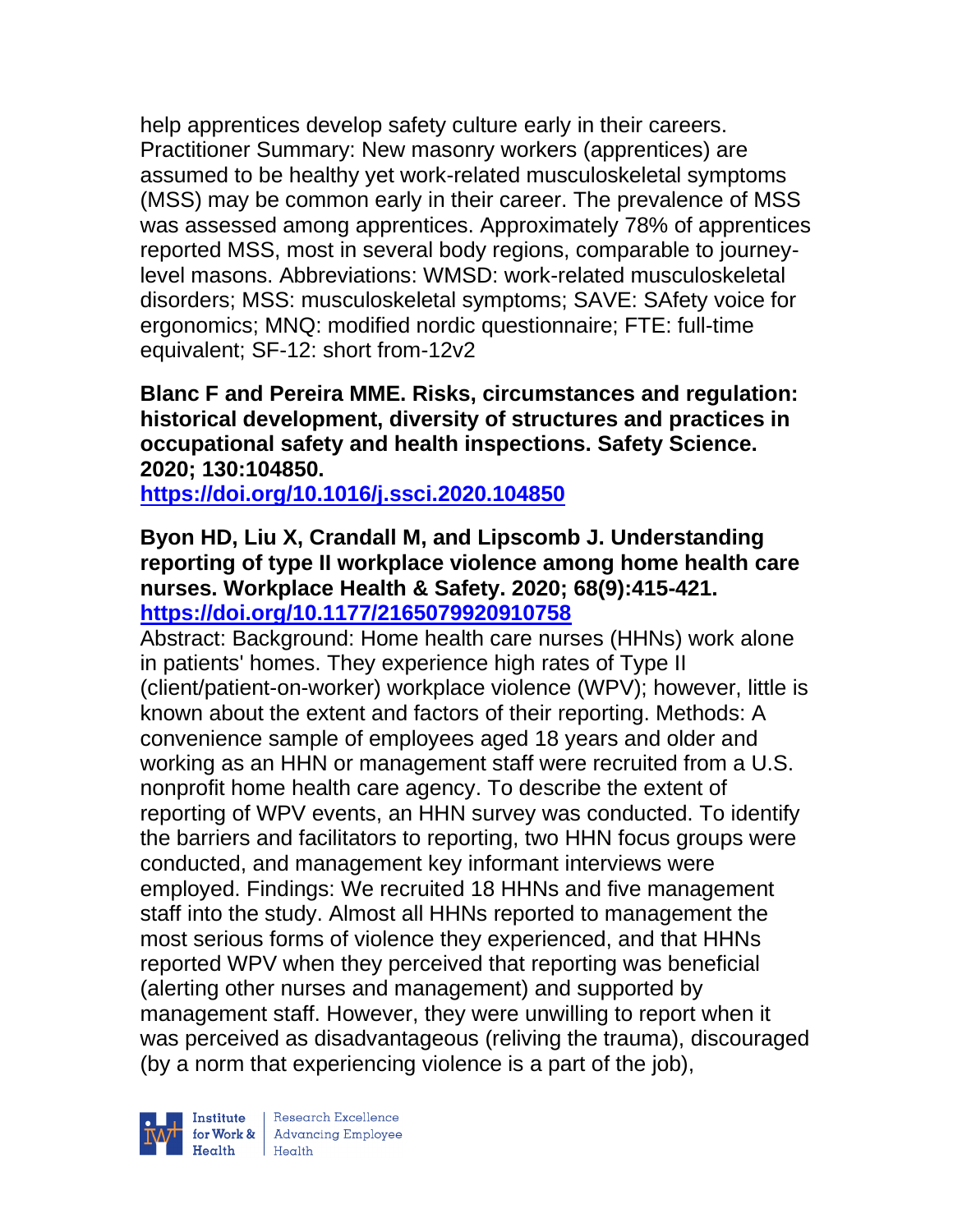unachievable (unstandardized reporting process), and ambiguous (uncertain of what is reportable). Management staff perceived a lack of standardized reporting processes as a barrier when responding to HHNs' reporting. Conclusion/Application to Practice: High reporting was related to strong support from management. Policies and procedures should clearly define WPV, the threshold for reporting, how to report, and how management will respond to the reports

## **Chen J, Meyerhoefer CD, and Peng L. The effects of paid sick leave on worker absenteeism and health care utilization. Health Economics. 2020; 29(9):1062-1070.**

# **<https://doi.org/10.1002/hec.4118>**

Abstract: We estimate the short-term effects of paid sick leave on worker absenteeism and health care utilization in the United States using data from the 2000-2013 Medical Expenditure Panel Survey. We use both parametric and matching-based difference-indifferences methods to account for nonrandom selection into jobs that offer paid sick leave and estimate the treatment effect separately for workers who gained and lost sick leave benefits. We find consistent evidence of increased absenteeism among female workers who gained paid sick leave but not for other groups. Estimates for officebased visits are mostly statistically insignificant and may not have a causal interpretation due to preexisting trends

#### **Denis D, Gonella M, Comeau M, and Lauzier M. Questioning the value of manual material handling training: a scoping and critical literature review. Applied Ergonomics. 2020; 89:103186. <https://doi.org/10.1016/j.apergo.2020.103186>**

Abstract: Manual material handling training (MMHT) is of questionable value according to five meta-analyses. However, little is known about why this is so. The aim of this study is to take a closer look at how MMHT are evaluated in order to identify what could explain judgement about their (lack of) effectiveness. Seventy-seven studies were included in a scoping review, and were analyzed using an inductive grid comprising numerous criteria. Workplace training programs, being the most frequent, were described in these papers in greater detail. Given the broad range of contexts it was found that MMHT differed greatly from one study to the other. All the while, contents presented through these programs were surprisingly



| Research Excellence for Work & Advancing Employee<br>Health Health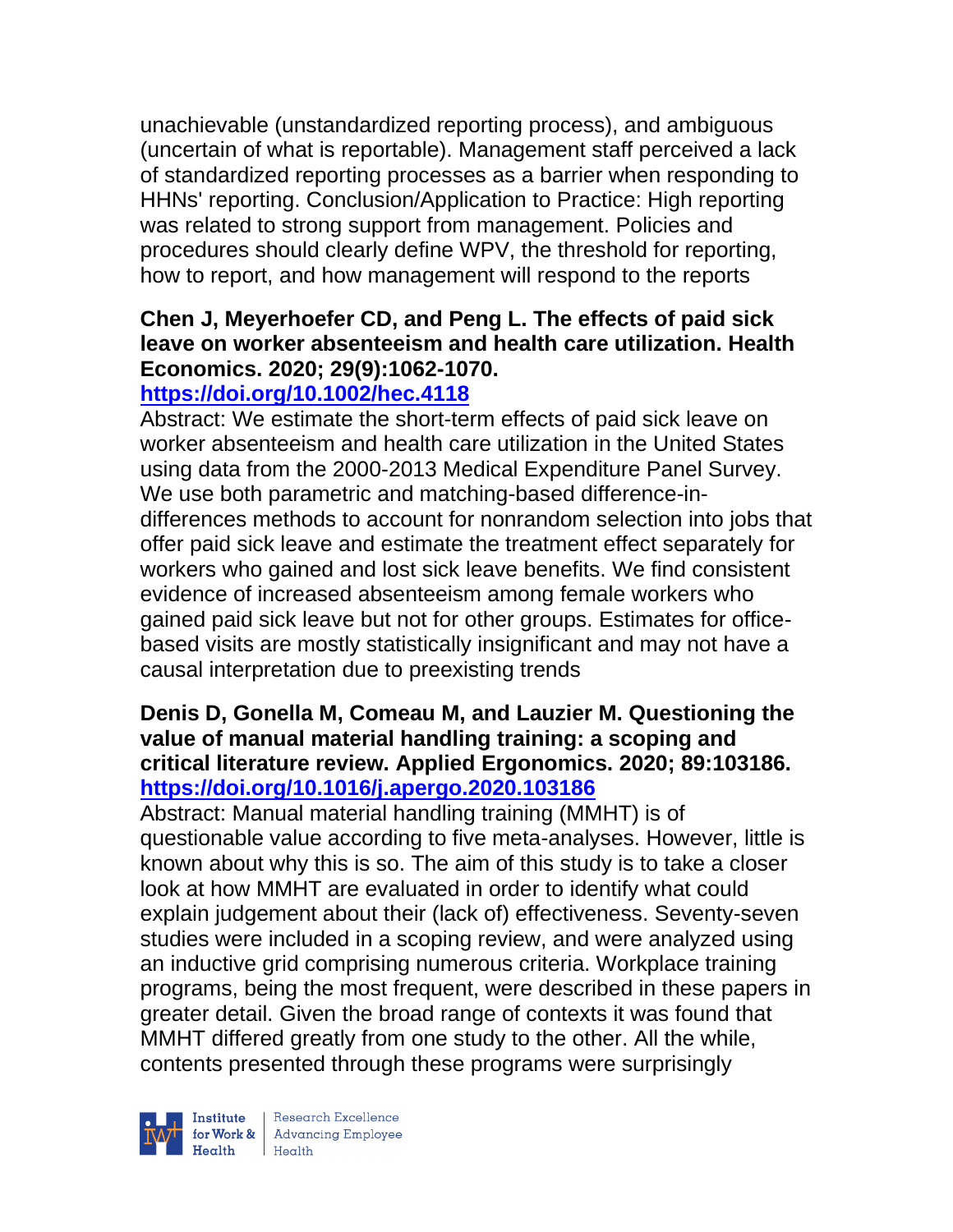uniform, with an emphasis on adopting the safe handling technique commonly known as "straight back, bent knees", although such training approach principally focuses on the trainee's behaviours, while paying little (to no) attention to the work conditions that might condition correct behavioral display. Limitations of current MMHT are discussed and explanations are given in order to better explain why they are reported to be so ineffective. Concrete recommendations on how to improve them close the paper

## **Eldar R and Fisher-Gewirtzman D. E-worker postural comfort in the 'third-workplace': an ergonomic design assessment. Work. 2020; 66:519-538.**

#### **<https://doi.org/10.3233/WOR-203195>**

Abstract: BACKGROUND: Biomechanical simulation is an important tool in human-centred design, allowing for the assessment of comfort interactions between user, product and space, to optimize design features from an ergonomics perspective. OBJECTIVE: The aim of this study was to develop a biomechanical model for the evaluation of postural comfort levels. METHODS: The study used the scenariobased method to focus on the electronic-worker (e-worker) sedentary tablet tasks at public workplace ('third-workplace') configurations. An empirical method determined work-related musculoskeletal disorders (WMSDs) risk levels. The experimental method was based on a motion-capture marker-based laboratory protocol and biomechanical model. Body postures were analysed to determine the WMSDs risk to the joints, and were compared to subjective questionnaires. RESULTS: Posture was affected by the tablet target location and workplace setting. The findings confirmed our hypothesis, that neutral-position cost functions govern human motion. Almost half of the time, the e-workers' joints tended to remain in the neutral position range; of the three third-workplace, high-risk variability was less significant between the 'restaurant' and 'lounge' settings, compared to the 'anywhere' configuration. CONCLUSIONS: This evaluation model can contribute to optimizing comfort level in design for thirdworkplace settings and other sedentary work activities; it can be used to develop guidelines for minimizing work-related strain and health hazards

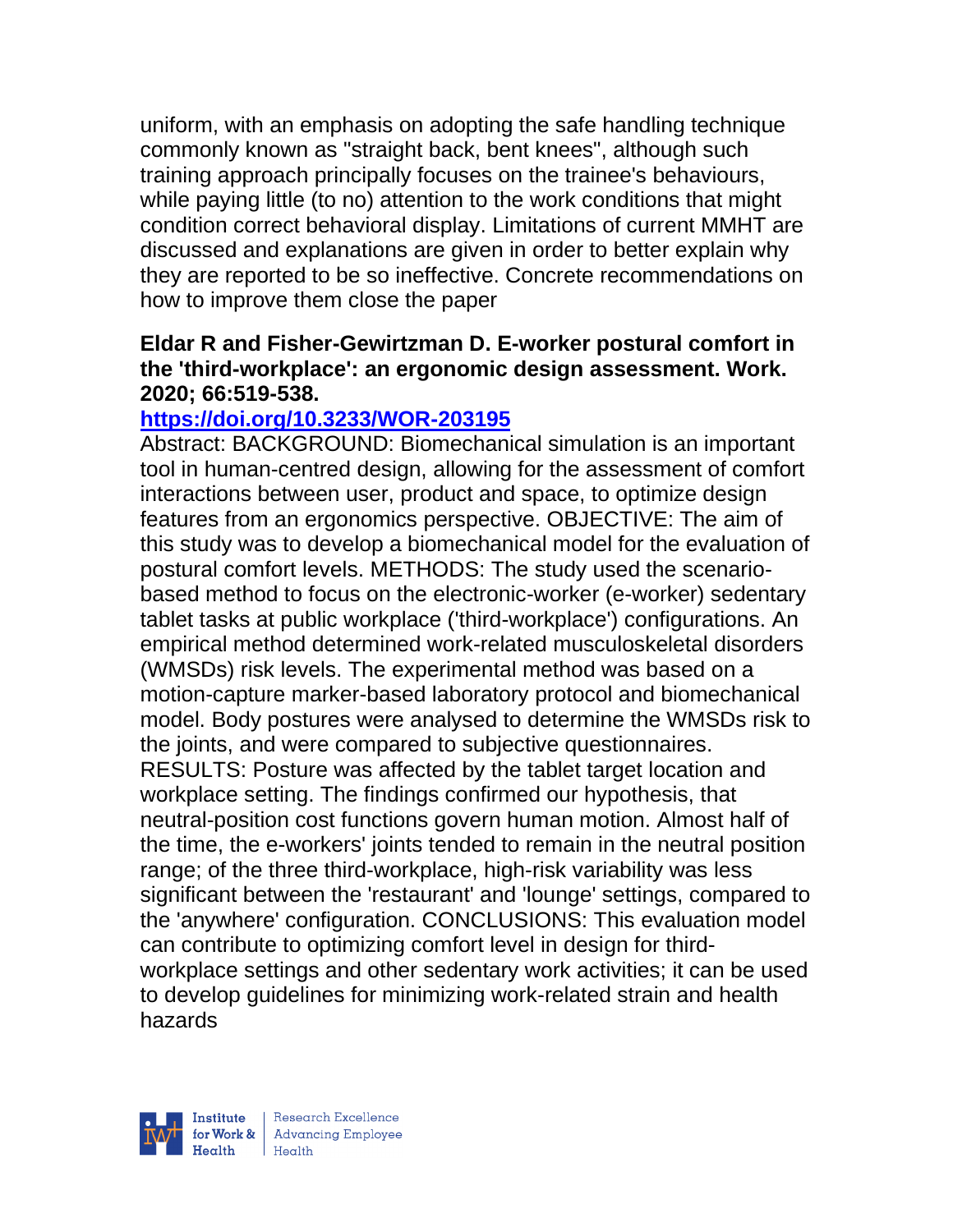#### **Gedin F, Alexanderson K, Zethraeus N, and Karampampa K. Productivity losses among people with back pain and among population-based references: a register-based study in Sweden. BMJ Open. 2020; 10(8):e036638.**

**<https://doi.org/10.1136/bmjopen-2019-036638> [open access]** Abstract: Objective: Back pain is the leading cause for years lived with disability globally and among the main reasons for sickness absence (SA) and disability pension (DP). The objective of this study was to explore the occurrence of SA and DP and to estimate productivity losses among individuals with back pain compared with among matched population-based references. Design: Explorative prospective cohort study using register microdata. Participants and setting: A total of 23 176 people, aged 19-60 years, with a first visit to inpatient or specialised outpatient healthcare for back pain (International Statistical Classification of Diseases and Related Health Problems code M54) in 2010 in Sweden and a matched population-based reference group (n=115 880). Outcomes: Longterm SA (in SA spells >14 days) and DP and productivity losses, measured in  $\epsilon$  (2018 prices) by multiplying the SA and DP net days by the societal cost of each such day. Results: In the back-pain group, 42% had SA or DP days; in the reference group, the corresponding proportion was 15%. Productivity loss per patient with back pain was €8928 during the 12-month follow-up period; in the reference group, it was €3499 (p<0.0001). Conclusions: SA and DP, leading to excess productivity losses among people with back pain, reflect the challenges these patients are facing to maintain their work capacity. Interventions to promote that individuals with back pain remain in paid work should be a priority in order to address the high costs.

**Gross DP, Steenstra IA, Shaw W, Yousefi P, Bellinger C, and Zaiane O. Validity of the work assessment triage tool for selecting rehabilitation interventions for workers' compensation claimants with musculoskeletal conditions. Journal of Occupational Rehabilitation. 2020; 30(3):318-330. <https://doi.org/10.1007/s10926-019-09843-4>** 

Abstract: Purpose The Work Assessment Triage Tool (WATT) is a clinical decision support tool developed using machine learning to help select interventions for patients with musculoskeletal disorders.



 $\begin{tabular}{|l|} Institute & Research Excellence \\ \hline for Work & Advancing Employee \\ Health & Health \\ \end{tabular}$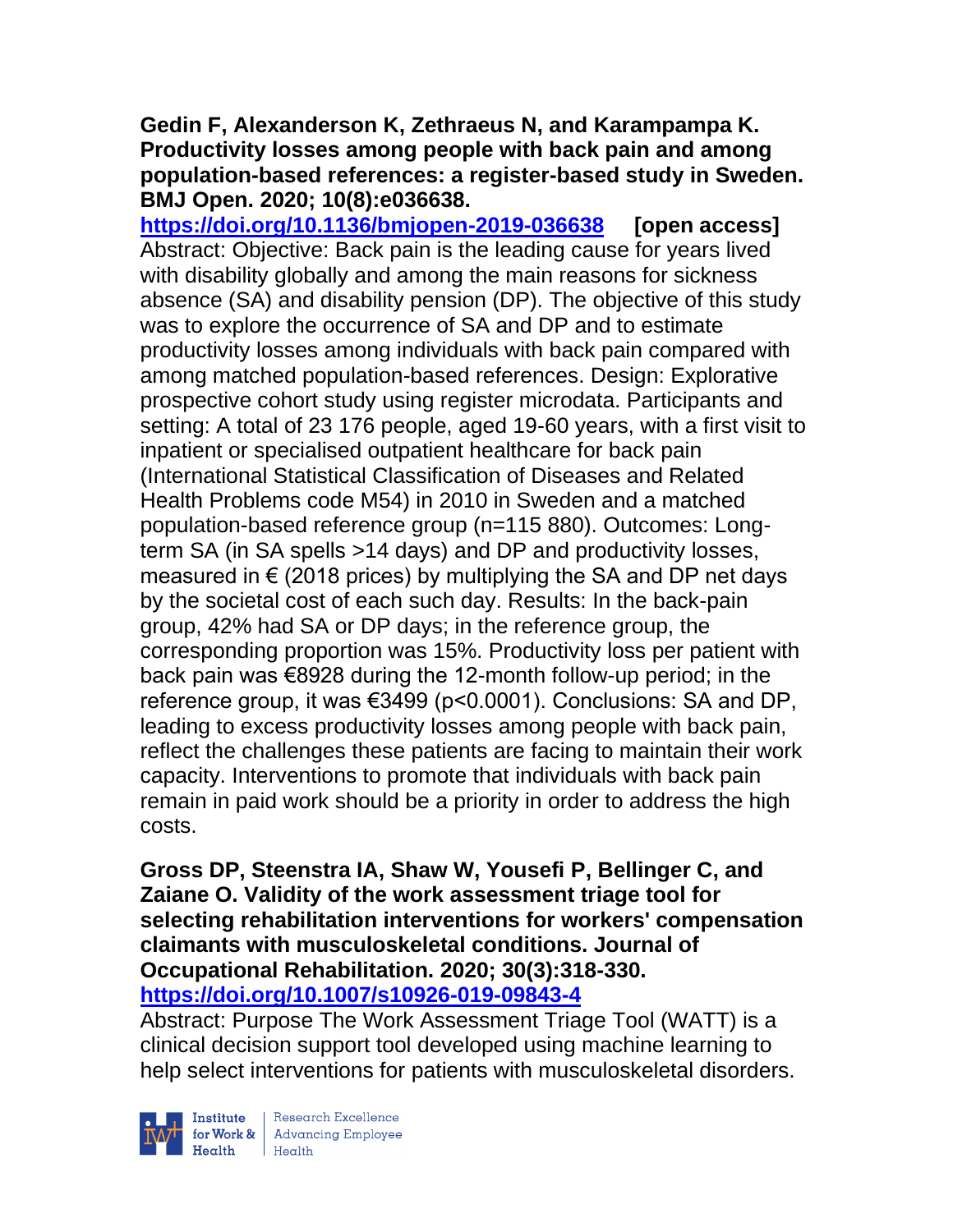The WATT categorizes patients based on individual characteristics according to likelihood of successful return to work following rehabilitation. A previous validation showed acceptable classification accuracy, but we re-examined accuracy using a new dataset drawn from the same system 2 years later. Methods A population-based cohort design was used, with data extracted from a Canadian compensation database on workers considered for rehabilitation between January 2013 and December 2016. Data were obtained on demographic, clinical, and occupational characteristics, type of rehabilitation undertaken, and return to work outcomes. Analysis included classification accuracy statistics of WATT recommendations. Results The sample included 28,919 workers (mean age 43.9 years, median duration 56 days), of whom 23,124 experienced a positive outcome within 30 days following return to work assessment. Sensitivity of the WATT for selecting successful programs was 0.13 while specificity was 0.87. Overall accuracy was 0.60 while human recommendations were higher at 0.72. Conclusions Overall accuracy of the WATT for selecting successful rehabilitation programs declined in a more recent cohort and proved less accurate than human clinical recommendations. Algorithm revision and further validation is needed.

**van Hoffen MFA, Norder G, Twisk JWR, and Roelen CAM. Development of prediction models for sickness absence due to mental disorders in the general working population. Journal of Occupational Rehabilitation. 2020; 30(3):308-317. <https://doi.org/10.1007/s10926-019-09852-3> [open access]** Abstract: Purpose This study investigated if and how occupational health survey variables can be used to identify workers at risk of longterm sickness absence (LTSA) due to mental disorders. Methods Cohort study including 53,833 non-sicklisted participants in occupational health surveys between 2010 and 2013. Twenty-seven survey variables were included in a backward stepwise logistic regression analysis with mental LTSA at 1-year follow-up as outcome variable. The same variables were also used for decision tree analysis. Discrimination between participants with and without mental LTSA during follow-up was investigated by using the area under the receiver operating characteristic curve (AUC); the AUC was internally



| Research Excellence for Work & Advancing Employee<br>Health Health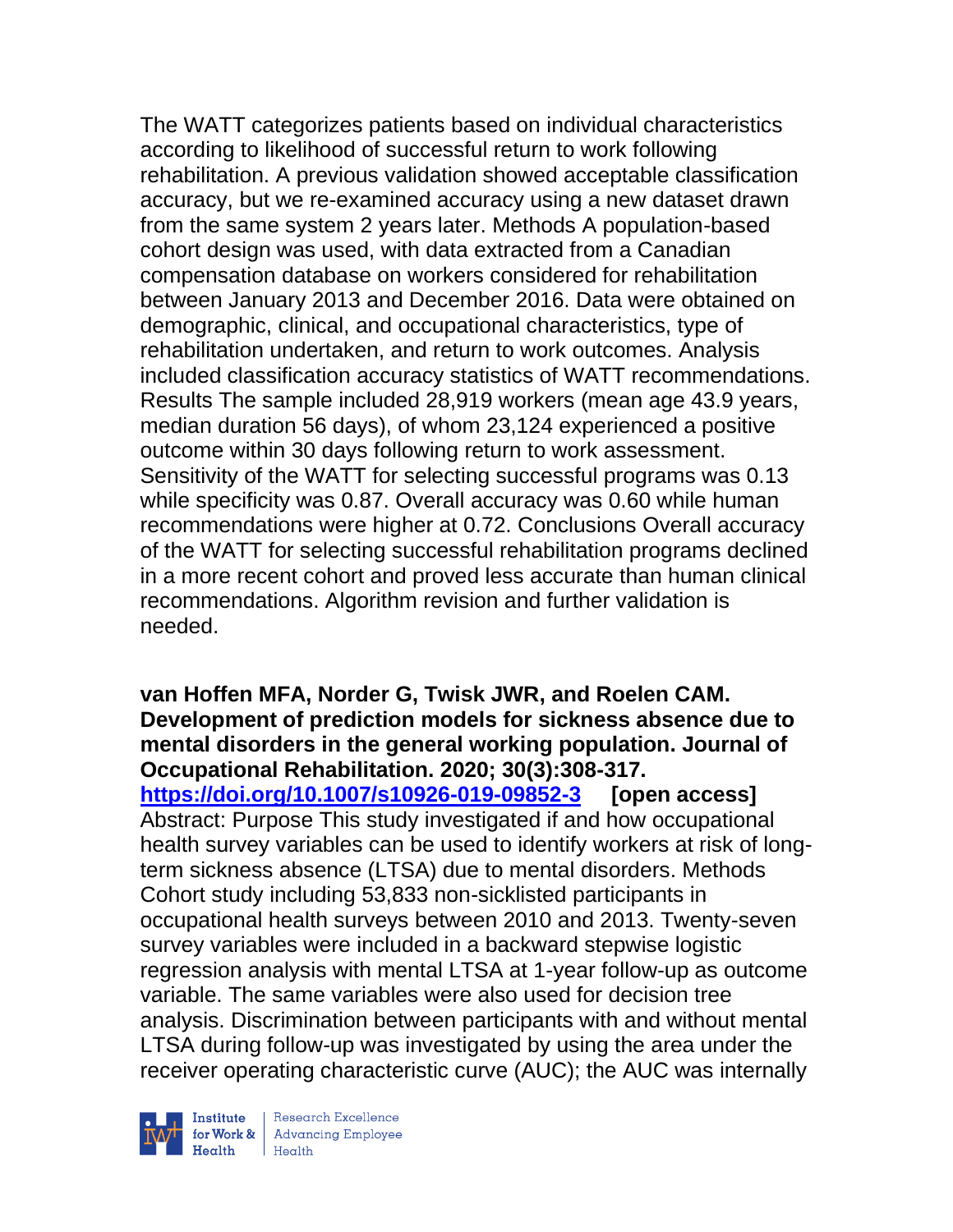validated in 100 bootstrap samples. Results 30,857 (57%) participants had complete data for analysis; 450 (1.5%) participants had mental LTSA during follow-up. Discrimination by an 11-predictor logistic regression model (gender, marital status, economic sector, years employed at the company, role clarity, cognitive demands, learning opportunities, co-worker support, social support from family/friends, work satisfaction, and distress) was  $AUC = 0.713$  (95%) CI 0.692-0.732). A 3-node decision tree (distress, gender, work satisfaction, and work pace) also discriminated between participants with and without mental LTSA at follow-up (AUC  $= 0.709$ ; 95% CI 0.615-0.804). Conclusions An 11-predictor regression model and a 3 node decision tree equally well identified workers at risk of mental LTSA. The decision tree provides better insight into the mental LTSA risk groups and is easier to use in occupational health care practice.

**Ipsen C and Stern S. The effect of ruralness on vocational rehabilitation applications. Journal of Vocational Rehabilitation. 2020; 53(1):89-104.** 

**<https://doi.org/10.3233/JVR-201088>** 

**Jung HS and Baek E. A structural equation model analysis of the effects of emotional labor and job stress on depression among nurses with long working hours: focusing on the mediating effects of resilience and social support. Work. 2020; 66:561-568. <https://doi.org/10.3233/WOR-203198>** 

Abstract: BACKGROUND: Recently, hospital services have undergone massive changes. As global competition intensifies and informed patients require improved medical services, nurses' depression has increased. OBJECTIVE: We investigated the effect of emotional labor and job stress on depression in nurses with long working hours via structural equation modeling. METHODS: The data were collected in three general hospitals with 300 beds or more from August 31 to September 12, 2016, and 400 nurse practitioners agreed to participate. We retrieved 350 self-reported questionnaires in total, of which 291 were analyzed (excluding 33 containing unidentifiable values and 26 outliers). RESULTS: The emotional labor of nurses with long working hours influenced depression, whereas job stress did not. Resilience had a negative mediating effect on the relationship between emotional labor and depressive symptoms.

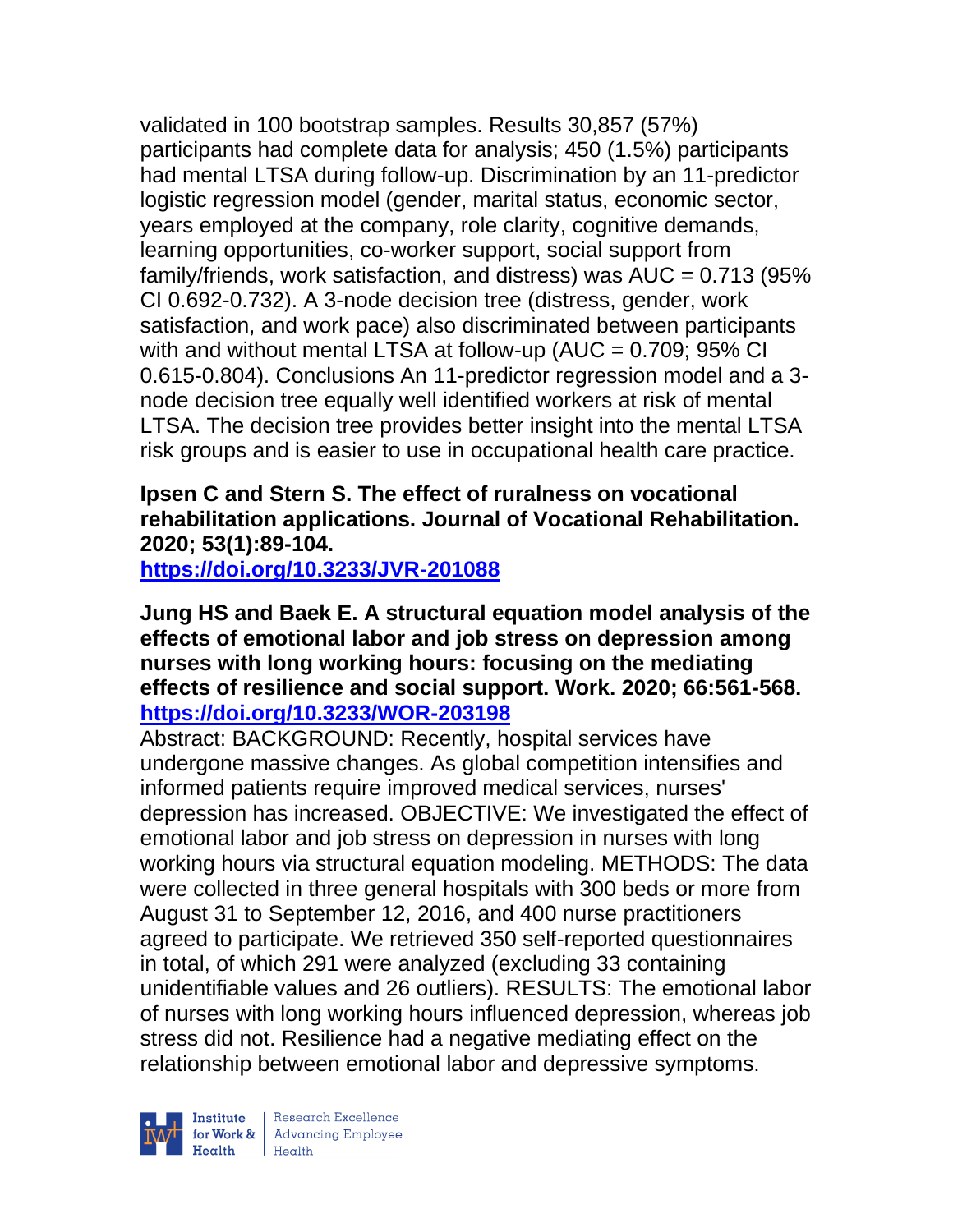Social support had negative mediating effects on the relationship between job stress and depression. CONCLUSIONS: To promote the mental health of nurses in Korea, policies must decrease nurses' working hours and maintain work environments that enable them to demonstrate their full competency. Thus, it is necessary to limit long hours and implement structures and systems that promote compliance with these limitations

#### **Karaye IM and Horney JA. The impact of social vulnerability on COVID-19 in the U.S.: an analysis of spatially varying relationships. American Journal of Preventive Medicine. 2020; 59(3):317-325.**

**<https://doi.org/10.1016/j.amepre.2020.06.006> [open access]** Abstract: Introduction: Because of their inability to access adequate medical care, transportation, and nutrition, socially vulnerable populations are at an increased risk of health challenges during disasters. This study estimates the association between case counts of COVID-19 infection and social vulnerability in the U.S., identifying counties at increased vulnerability to the pandemic. Methods: Using Social Vulnerability Index and COVID-19 case count data, an ordinary least squares regression model was fitted to assess the global relationship between COVID-19 case counts and social vulnerability. Local relationships were assessed using a geographically weighted regression model, which is effective in exploring spatial nonstationarity. Results: As of May 12, 2020, a total of 1,320,909 people had been diagnosed with COVID-19 in the U.S. Of the counties included in this study (91.5%, 2,844 of 3,108), the highest case count was recorded in Trousdale, Tennessee (16,525.22 per 100,000) and the lowest in Tehama, California (1.54 per 100,000). At the global level, overall Social Vulnerability Index (eß=1.65, p=0.03) and minority status and language (eß=6.69, p<0.001) were associated with increased COVID-19 case counts. However, on the basis of the local geographically weighted model, the association between social vulnerability and COVID-19 varied among counties. Overall, minority status and language, household composition and transportation, and housing and disability predicted COVID-19 infection. Conclusions: Large-scale disasters differentially affect the health of marginalized communities. In this study, minority status and language, household composition and transportation, and



 $\begin{tabular}{|l|} Institute & Research Excellence \\ \hline for Work & Advancing Employee \\ Health & Health \\ \end{tabular}$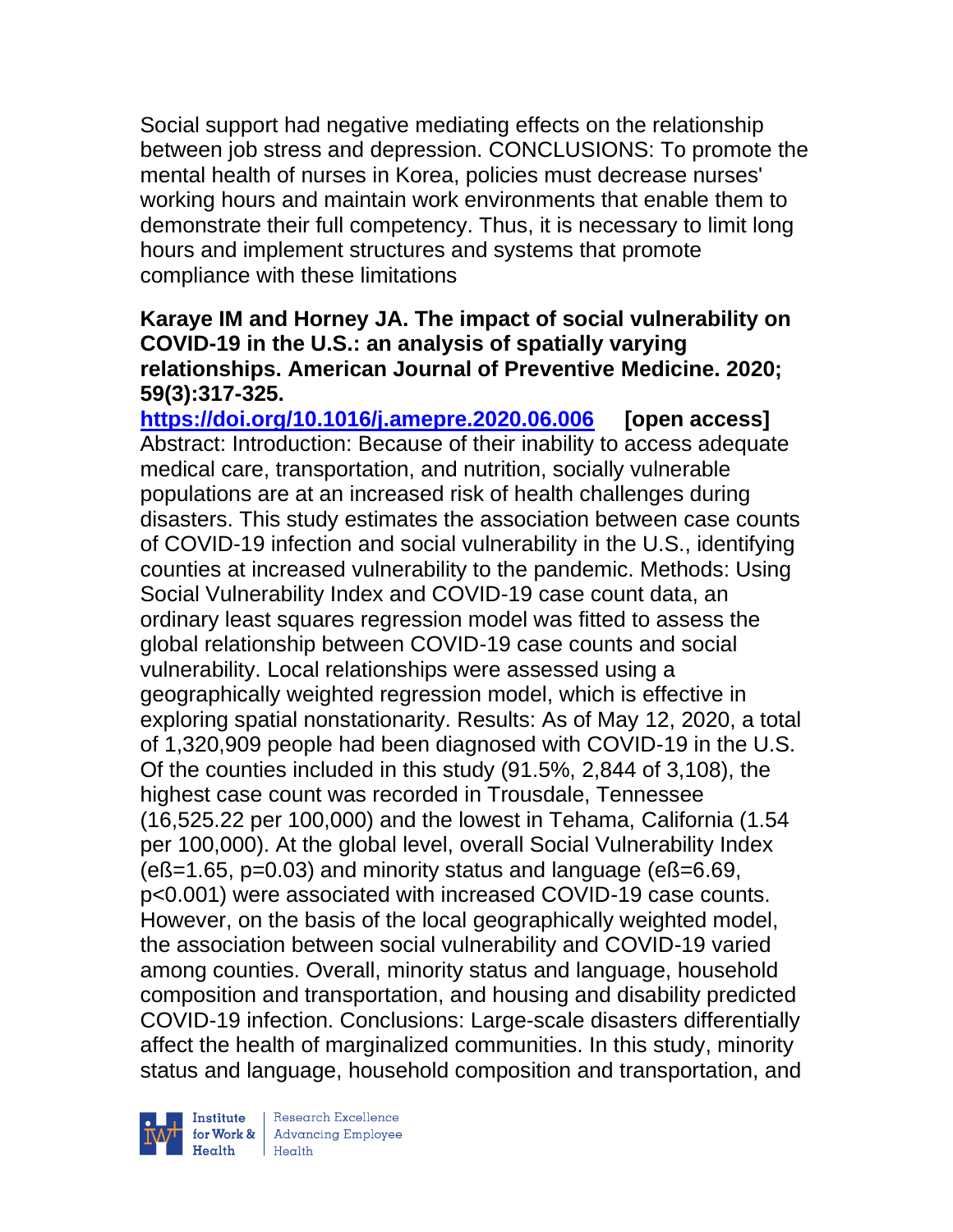housing and disability predicted COVID-19 case counts in the U.S. Addressing the social factors that create poor health is essential to reducing inequities in the health impacts of disasters.

**Krause JS, Iwanaga K, Reed KS, and Chan F. Importance of Intangible and tangible job considerations among participants with spinal cord injury: factor analysis and scale development. Journal of Vocational Rehabilitation. 2020; 53(1):67-75. <https://doi.org/10.3233/JVR-201086>** 

**Leineweber C, Eib C, Bernhard-Oettel C, and Nyberg A. Trajectories of effort-reward imbalance in Swedish workers: differences in demographic and work-related factors and associations with health. Work and Stress. 2020; 34(3):238-258. <https://doi.org/10.1080/02678373.2019.1666434>** 

**Leung N, Tsourmas NF, Yuspeh L, Kalia N, Lavin RA, Tao XG, et al. Increased spinal cord stimulator use and continued opioid treatment among injured workers: a regional pilot study. Journal of Occupational & Environmental Medicine. 2020; 62(8):e436 e441.** 

## **<https://doi.org/10.1097/JOM.0000000000001933>**

Abstract: Objective: To determine the rate, characteristics, and costs of Spinal Cord Stimulator (SCS) placements among claimants at a Texas-based workers' compensation carrier. Methods: Indemnity claims occurring between January 1, 2008 and December 31, 2018 were assessed longitudinally. Results: While there was annual variability in rates of SCS placement, the rate of SCS placement increased from 0.21 to 1.56 per 1000 serviced claims. The average total paid claim cost of a trial and permanent placement was \$141,288 and \$197,813, respectively. Chronic opioid use (more than 3 months) following trial (73.0%) and permanent placement (63.8%) occurred frequently. Time between injury and trial placement decreased (2008 to  $2010 = 3.1$  years vs  $2015$  to  $2018 = 2.5$  years, P < 0.0001) over the study period. Conclusions: The rate of SCS placements significantly increased and duration between injury to placement decreased over time. Claimants undergoing SCS placement frequently continued to use opioids, indicating limited success in pain modulation.